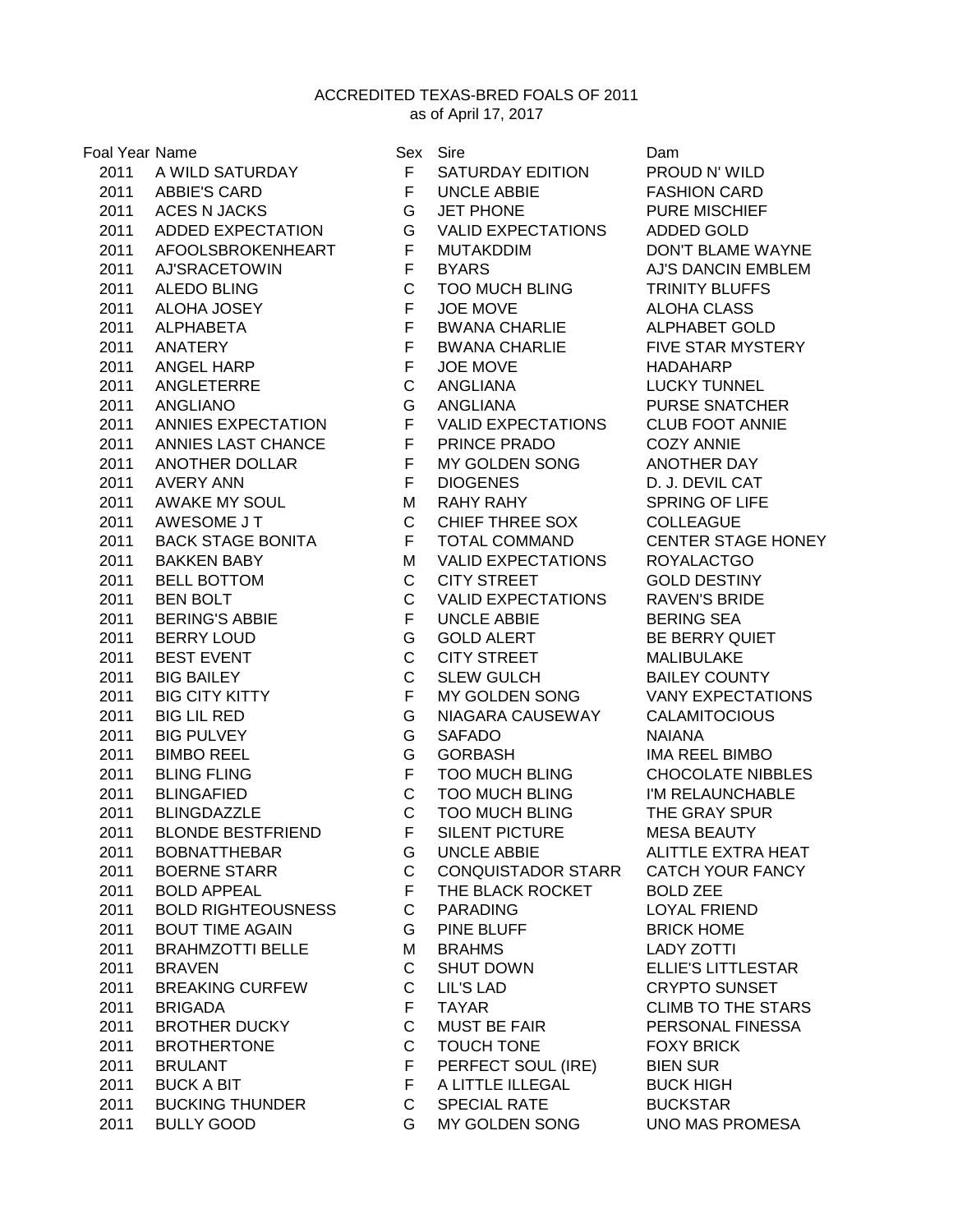C C'S SONG F MY GOLDEN SONG CANDY'S CLEOPATRA 2011 CALICO PRINT M TOO MUCH BLING AUTUMN BANNER 2011 CALL FOR ROZES MCHITOZ CALL AN AUDIBLE 2011 CALL ME FAMOUS **FRAMOUS FOREST MISS MUDVILLE**  CAPTAINS LANDING C SEVEN RINGS MAJOR MEAN GAL CAPTIAN CADE C CAPTAIN COUNTDOWN DEMIDOFF LILLY CAPTUN NASTY C CAPTAIN COUNTDOWN KATDAWK 2011 CAROLS QUEST FELAMING QUEST (GB) CRANK IT UP BRIM 2011 CARRY OUT F CITY STREET LUNAR BAY CARTEL COWBOY C DALE'S DEMON RED CHILD WILD CAT CALVIN C CHITOZ LITTLE RED ROSE CAT FESTIVAL C MAGIC CAT LIGHT LACE CATEGORICLILRUMBLE F MASTER JAMES LITTLE RUMBLE 2011 CAUSE I'M SEC SEA F ANGLIANA SEC SEA LEGS CHAMPAGNE SIPPER F MENHAL CHAMPAGNE DREAM CHARLIE AND I C WHITEHOUSE CHARLIE EASTER DEB 2011 CHARLIE'S ANSWER C TOO MUCH BLING MISS SPOT CLUB CHECK RIDE G EARLY FLYER DELTA BAND 2011 CHEETOZ DEBUTANTE F CHITOZ FIRECARD CHEVA F CHURCHHILL SHERRYS CHAMP CHIEF THREE CROWNS C CHIEF THREE SOX THREE SISTERS 2011 CHINA RIVER **F** GENERAL REPORT MONEY RIVER CHLOE'S POSSE G POSSE CHLOE POND CHURCHITA F CHURCHHILL SLEWITA CIRCUSTOWN FLYER C EARLY FLYER ROCKIN REGENT CLEVER SHENANIGANS F COYOTE GOLD ALYANO 2011 CLOVER HONEY M WIMBLEDON LAHDEANAH 2011 C'MON LIGHTNING C C'MON TIGER WOODLARK COPE WITH SENECA G SENECA JONES COPE WITH THE CAT 2011 COSTAUD G SPACE SHOT AUNTIE ADELE COUNTMYEXPECTATION C VALID EXPECTATIONS COUNT MY NICHOLS COWBOY ED C COWBOY CAL MRS. ED COWGIRL LIL F LIL'S LAD MAMAS MEMORY 2011 COYOTE QUEEN MEARLY FLYER COYOTE CAFE CRAZY COOL C SAFADO BABY COOL CULOUS WAY C TOO MUCH BLING SONSEARAY 2011 D Q DARN QUICK C C'MON TIGER MISTY G DALGO C HALO'S SHADOW MISS FIFTY TWO DANA'S DONE F TRULUCK NANCY'S GEM DANCING FIREWATER C MENHAL MISS FIRE WATER DAVID R. G VALID EXPECTATIONS MICKEY R. DAWN NOW F MENHAL M S U DAWN ON SLEW DECEPTIVE AD F DYNAMEAUX BAD AD 2011 DECORATE A STAR F STATE YOUR CASE RED TOP RACER 2011 DEELITEFUL NEWS C SPACE SHOT AUTUM'S DELIGHT DEJA DIAMOND F WIMBLEDON DEE'S SURPRISE DELTA RULES C A. P. DELTA HEAVENLY RULES DESERT JONES F SENECA JONES GRAYTFULNESS DEVILS JEWEL G DEVIL HIS DUE LA SAMANNA DEVIROW F FINAL ROW (GB) PERSONAL DEVIL DIABOLUS LOBO C LIL'S LAD WOLF APPEAL 2011 DIAL UP C TOO MUCH BLING TUNED IN 2011 DIAMONDS FOR GI GI F MAJESTIC WARRIOR BRETT'S FAVRETTE

2011 BYARS BIG KISS FBYARS F BYARS KISSIN MARY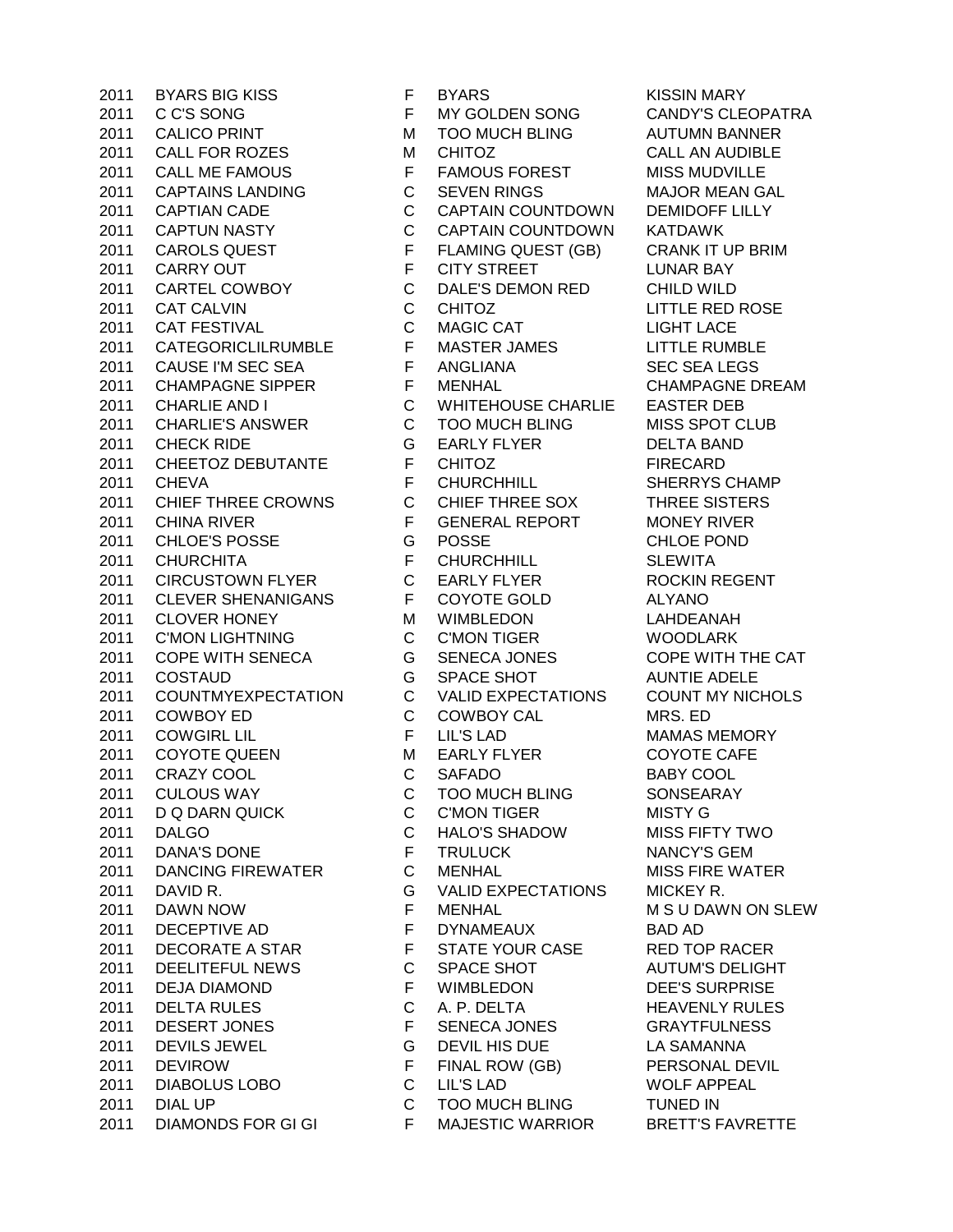2011 DIRTY MINDED DIVA F SAFADO HAPPY BROOK DISCREET GIRL F DISCREET CAT TEMPLEMARTIN 2011 DIXIE BLING C TOO MUCH BLING DIXIE B L DIXIE JANA F DIXIELAND HEAT YONG FEATHERS DODDSPRIVATELABEL C SUAVE DODD DON'TPASSHERBY F CHITOZ SEA PUFFIN 2011 DOTTIE'S MOLLY F BREGO DOTTIE MAE 2011 DREAM TONE F TOUCH TONE MISWAKI DREAM DRILL BOX C INTEREST RATE GOLD DILEMMA DUSTY RYDER C LIL'S LAD DEARLY TWO 2011 DUTCH HOHN C SUPREME CAT LITTLE RILEY EARLY HOT WATER C EARLY FLYER AGUASCALIENTES EAST TEXAS BEAUTY F BYARS JADE BEAUTY EBONY ELEGANCE F STUDENT COUNCIL EBONY ROCK EL CERRITO G CURANDERO LA CERCA ELDON'S JADE C ELDON'S EFFORT JADE AIR ELECTRIC HONOUR F ETESAAL HONOUR SHAKER 2011 ELLIE'S FLYER C EARLY FLYER DANCE WITH DANA ELUSIVE WIN F CAPTAIN COUNTDOWN SHEZAMARKEDWORD EMPRESS STORM F PRIMAL STORM EMPRESS JONES ETASONG F ETESAAL SENECA SONG EXPECT HERMAN C VALID EXPECTATIONS MY LADY PEARL 2011 EXPECTING A GIRL F VALID EXPECTATIONS FOOLISH GIRL 2011 F J UNCLE VIC C UNCLE ABBIE LET HER REIGN FAMOUS FASHION F FAMOUS FOREST JEANIE RAI 2011 FAMOUS I D F FAMOUS FOREST CHECKING IN 2011 FANCY BREEZE F SEVEN RINGS SISTER BREEZE 2011 FANCY TICKET F EVEN THE SCORE DEPUTY G. G. FANTASY NIGHT C QUICK RIB TUFTS OVERSEER FARM GRUB F MY FAVORITE GRUB TERRE DES HOMMES (IRE) 2011 FEELING SUNNY C CHIEF HALO FEELING SELFISH FELINE FEVER C TACTICAL CAT COMEAWAYWITHME 2011 FEMME'S FINALE F UNCLE ABBIE FEMME FATALE ROSE FIERCE FOREST C FAMOUS FOREST BANDANNARAMA FIERY DREAM C VALID EXPECTATIONS FIERY FORUM FIFTYSHADESOFGOLD M MY GOLDEN SONG HADIF CAT 2011 FINA ESTAMPA F FUSAICHI PEGASUS SLY KONA 2011 FLECHE **F COMMANCHERO** LINGO 2011 FLYING OPEN C EARLY FLYER TEXAS OPEN FLYINGEXPECTATIONS G VALID EXPECTATIONS FLYING NATIVE 2011 FOREVER SINCE M SUPREME CAT GLORIFY 2011 FORTUNATE PATH F PRIMAL STORM FORTUNATE WAY FREE AND VALID C VALID EXPECTATIONS CATARINA RANCH 2011 FRENCH PROSPECTOR C THE DEPUTY IS HOME WE'LLSEE FRIO FLASH G A.P JETTER GALWAY FLYER 2011 FROM DAY ONE C TOUCH TONE NO OTHER NAME FUN JET C JET PHONE PLEASURETOHAVE FUNTAGIOUS C MR. NIGHTLINGER STORM'S COOKING GABBI'SGOLDENSONG C MY GOLDEN SONG KATY ELDER GABBYS STORM C POWER STORM MILL RADE GENTLE SECRET F GENTLEMEN (ARG) FROSTY SECRETARY GLADYSRUNSTHESHOW F MINISTER ERIC DIXIEWOOD GLENSGUMPY C DIXIELAND HEAT SUN DIAMONDS

DILLEYS DREAM F SEEKING A HOME A P QUEEN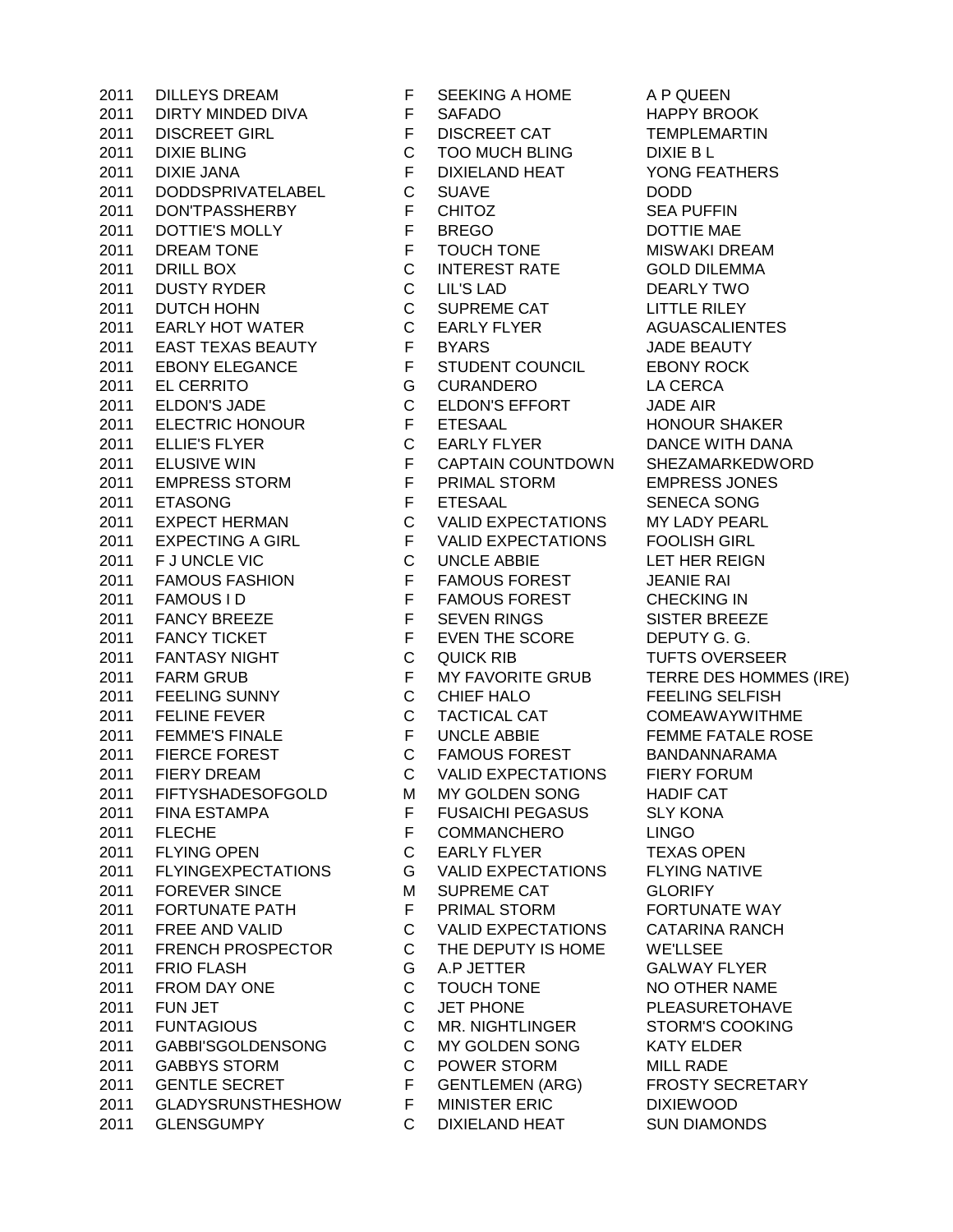2011 GOLDEN TUNE C MY GOLDEN SONG FINAL TRICK 2011 GOLDEVINA F SMOKEN DEVINE TRAFFIC POWER 2011 GOTAGETSOCIAL G GOT THE GOODS SOCIALLY CLEARED 2011 GRANNY GRUMP F A LITTLE ILLEGAL GOOD GRANNY 2011 GRAYFOXONTHERUN C HOLLYCOMBE FOXY ALLURE 2011 GREAT QUEEN F TINNERS WAY LADY PULPIT 2011 HALDOR C GRAEME HALL STAGE DOOR BERTIE 2011 HEARD YOU MOLLY F BREGO CLEVER EYES 2011 HEART ON MY SIDE FELUSIVE BLUFF AMAFESTIVADEVA 2011 HERES TO HOMER C SPRING AT LAST EAVESDROP 2011 HERMOMMASGOODLOOKS F K J'S BEAUX 6 MARTYS EXPECTATION 2011 HE'S A BLING C TOO MUCH BLING PRADO LADY 2011 HEY SUGAR F DECIDEDLY TAKEN NOBLE JAZZ 2011 HIGHLAND OAKS MPRINCE PRADO CHELSEA ICE ANGEL 2011 HOLLYSKI F HOLLYCOMBE JUST SKI FOY 2011 HOME TIME G SEEKING A HOME COUNTING A. 2011 HONK MAKER C TACTICAL CAT HOLLY HOLY I 2011 HONOR LISABETH F MAGIC CAT EVENING STARLET 2011 HONOR MY SONG C MY GOLDEN SONG ELITIST 2011 HONOUR ME NOW F GO NOW HONOUR THE MOMENT 2011 HOT COMMODITY F BOONE'S MILL CATCH THE GREENE 2011 HOT COUNTRY WOMAN F INTEREST RATE MILLIE THANE 2011 HYMN M C LYDGATE GOLD M. 2011 I AM JANE DOUGH F MY GOLDEN SONG STRAWBERRY SMILE 2011 IM JAZZED UP F JADACUS HOLBEIN QUEEN 2011 IMA BELONGING F BELONG TO ME IMAPAYOFF 2011 IMA RARE BIRD F WAR EAGLE BRICKETTA 2011 IMA THREE BLINGER M TOO MUCH BLING GENTLE MAGGIE 2011 IMAPEACEKEEPER F WAR EAGLE POLISH PROVERB 2011 IMARAZORCAT C LOST IN PARADISE RUGBYS NELLIE 2011 IN A STRAIT LINE C JET PHONE SHESABIGCAT 2011 INTERNET SUCCESS C SUPREME CAT SECRET SWEEP 2011 ISLAND DRIVE F TOO MUCH BLING SURFBOARD 2011 ISLAND FLOWER F CHITOZ SUNSET SAIL 2011 ISN'T SHE SPECIAL **F** SPECIAL RATE DANCINGWITHFORTUNE 2011 ITRON BEST F HALO'S SHADOW QUEEN ITRON 2011 IT'S SIR TO YOU C ENGLISH CHANNEL SHIMMERING CLASSIC 2011 J P'S RACHEL F SOLEMN PROMISE SOUTH WITH A ROAR 2011 J P'S ZENYA F SOLEMN PROMISE TRUELY COMICAL 2011 JACK'S FLAXIE ROSE F SPECIAL RATE BELIEVE IN ROSE 2011 JET CAT CONTROL CONTROL CONTROL CAT CONTROL CAT CONTROL CAT 2011 JETTISON C SPECIAL RATE MONICA'S JET 2011 JMAC'S BLING G TOO MUCH BLING RHONDA DEL CIELO 2011 JOHN LOUIS' CHIEF C CHIEF THREE SOX KRISTY'S REGENCY 2011 JOHNLOUIS' SONADOR F CURANDERO WAVERING SILK 2011 JOSEY MOVE F JOE MOVE SWEET APPEAL 2011 JP'S LUCKY PROMISE C SOLEMN PROMISE GO CARDINAL GAL 2011 JUMPIN' JOE LEE C SEEKING A HOME MY SWEET JOLIE 2011 JUNGLE RIVER G RIVER SQUALL AMAZON SLEW 2011 K J'S FLYER F K J'S BEAUX FLYERS LEGACY 2011 KATHIR'S MAGIC C KATHIR ESKIMO MAGIC 2011 KATHY'S PORTER C CHIEF HALO AMERICAN T.V. 2011 KICKING BEAR F SUPREME CAT REAL BEAR

2011 GLITTER GOLD C GOLD ALERT GLITTER SEXY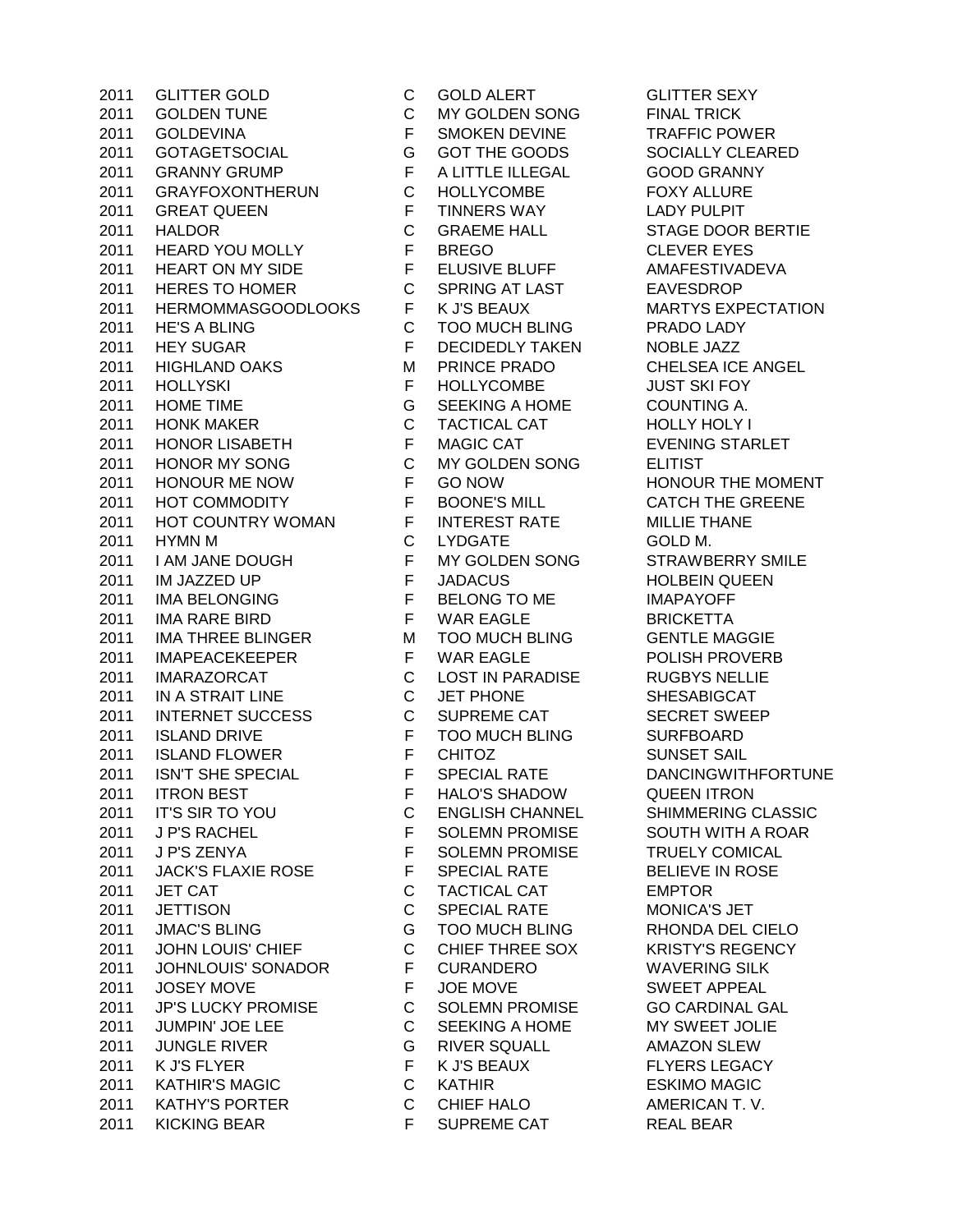2011 KORNGAY **FUNCLE ABBIE TEXAS HEAT** 2011 KRAZY KITTY M VALID EXPECTATIONS SMOKING KITTY 2011 LACKEY'S BAY FUNCLE ABBIE LOVES A FIGHT LAD'S LIL PRINCE C LIL'S LAD PRINCESSECRETARIAT LADY TRIESTE F MR. TRIESTE CITY GIRL PEARL LAMBERT BRIDGE G UNCLE ABBIE LAKE OF SHADOWS LAST MAN IN TOWN C CAPTAIN COUNTDOWN PYRITE HONOR 2011 LAZER CODE C DESTIN CALLS PRIMA BELLA LEGACY CAT C KRIS'S VISTA I DEAL CAT LEGACY CHARM C KRIS'S VISTA DO DA PRINCESS LELIA SHADOW F SPECIAL RATE COOL AND SHARP LEOPARDOS JET C EL LEOPARDO LINNIESDOGOODGAL 2011 LETS SUPPOZE C CHITOZ BIN SWEET LIGHTNING LOOKS C TINNERS WAY SMART LOOKS 2011 LIL MS AMERICA FILL'S LAD MS AMERICAN CHAMP LIL PULVEY C LIL'S LAD FUNLOVIN LIVID F AWFULLY RED TICKIN LONE STAR LIGHT G SEEKING A HOME SHE'SAHOLYTERROR LONG GONE WOMAN F UNCLE ABBIE CASTELLI'S ACE LONNIES LUVALADY F EXPECT WILL JOVIALISA RIDGE 2011 LOOMING DESERT F COMMANCHERO CUTE KITTEN 2011 LOST IN THE FEAST C TOO MUCH BLING MILKSHAKE LOVE BLURRED F POLLARD'S VISION KISSMEPLEASE 2011 LOVE THEM PEARLS F DECIDEDLY TAKEN HIXIE LUNAR SMILE F CAN'T STOP SMILING LUNAR PIE 2011 MAC WITT G PENITENT MAN SODA QUEEN MAD VELOCITY C SPECIAL RATE FOOLISH MANDATE MADDIE'S MANTRA F DOC'S TANGO LOVE UNLIMITED MADE BY MAGIC F HAT TRICK (JPN) RIVA RABBIT 2011 MADISON'S GARDEN C STEPHEN GOT EVEN COTTAGE GARDEN MAGGIESTHREESOCKS F TOTAL COMMAND MAGGIESAGOLDDIGGER 2011 MAGIC LIPS F MAGIC CAT LYING LIPS MAJOR CONNECTION C UNCLE ABBIE LUCKY SISTER 2011 MAKE IT MATTER F SPECIAL RATE SALINO 2011 MARGARITA ON ROCKS F STAR DABBLER MARGARITA MISTRESS ME COMMANCHE C BELONG TO ME COMANCHE WIND 2011 ME PURDY F SAFADO SAPECA MEANSONOFARING G SEVEN RINGS ONE MEAN GAL 2011 MEMORIES IN GOLD F FINAL ROW (GB) HAPPIEST MEMORIES MEMORIES OF RED C TINNERS WAY DAUGHTER 2011 MEREDITH'S QUEEN MCAPABILITY ALGERIAS QUEEN MIDNIGHT QUEST C FLAMING QUEST (GB) RED HOT BABE MIDWAY DOLLY F MIDWAY ROAD VALID CODE MILAMCOUNTYPRINCE C VALID PERFORMANCE MILAMCOUNTYPRINCES 2011 MISS P V BAILEY **MILLEY MILLER MISS BAILEY** MISS BAILEY MISSLIBERTYEAGLE F LIBERTY EAGLE M'S RUTH MONA SIN F MONARCHOS CINCY SIN MONEY MAGNESS C BYARS MY FANCY AFFAIR MONTERREY GUY C ELIGIBLE CAT TICKET MOONLIGHT MYSTERY F SCRIMSHAW MYSTERIOUS LIGHT MOONLIGHT STROLL F STROLL SUMMER QUEEN MS JONES CALLING F SENECA JONES CUVEE CALL MULA BOSS C MULA GULA CHOCTAW LADY

KIMBELL HAS BLING F TOO MUCH BLING KIMBELL'S PRADA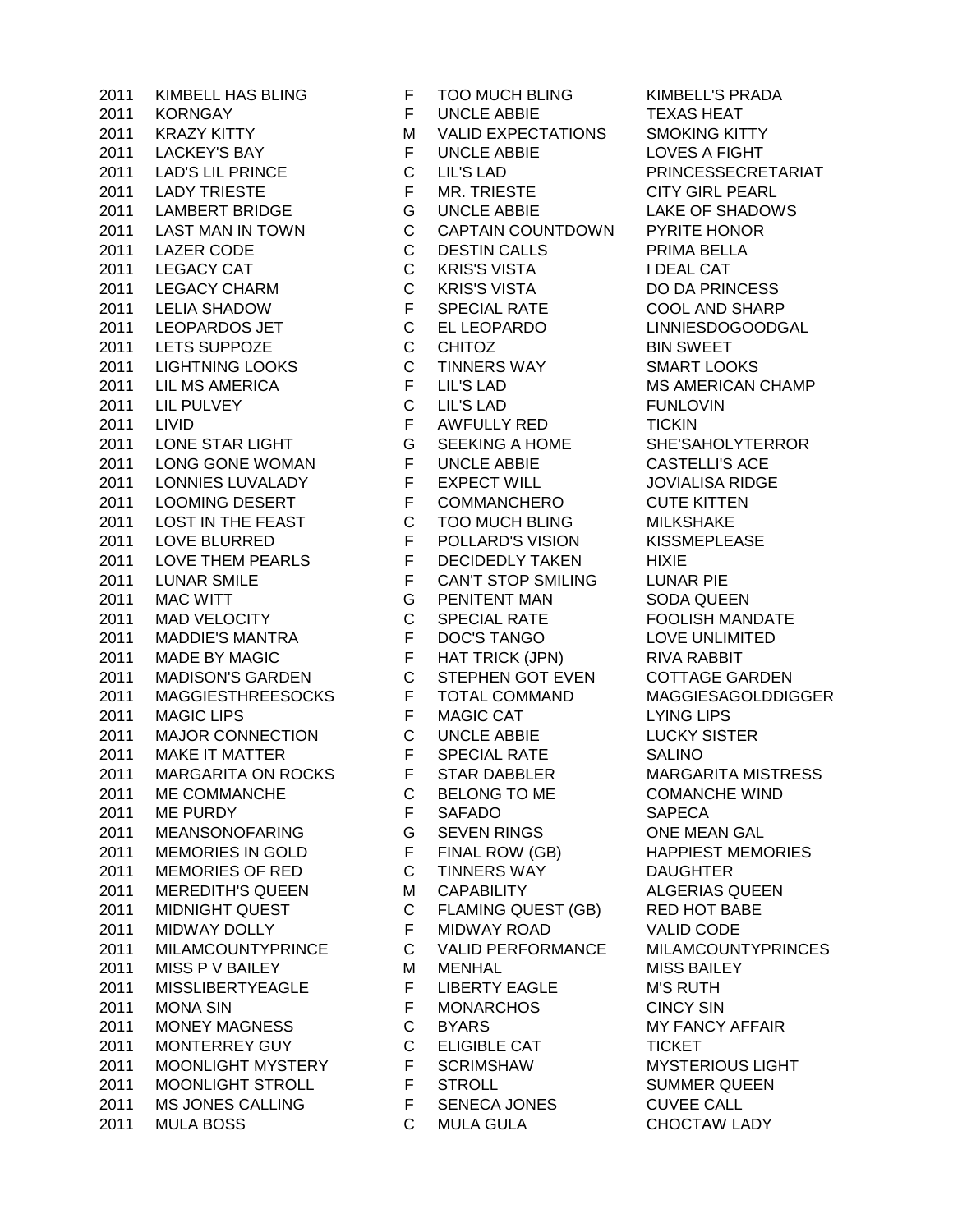MUSIC ROW C VALID EXPECTATIONS SOFT MUSIC MY FAVORITE STONE G MY FAVORITE GRUB SHEZYOU BREWING MY NEPHEW JOE C DATRICK ARPEGE NACHALY F CITY PLACE GOLDEN TRUST NATO ISATEXAN G EXPECT WILL SHEZA TEXNNOW NEAR MYTH F SPECIAL RATE WILD LIN BIRD NEX HAL COMIN G MENHAL NEX ONECOMIN 2011 NO EXCLUSION F SUPREME CAT SECRET I.D. NOBLE'S BAG C BAGAPOOH ANNABELLE S. NORTHERN CHIEF G CHIEF THREE SOX NORTHERN BLAZE OFFLEE ROYAL C OFFLEE WILD TIFFANY ROYAL 2011 ONE ROUGH MAN C GOT THE GOODS CALL SARA ONLINE ADDICTION C UNCLE ABBIE ALEDO AFFAIR 2011 OOPSY SCHU F SCHUMAKER INDEPENDENT STUFF OUR ELEGANT SONG F MY GOLDEN SONG SENORA ELEGANTE OUR ROMEO C CAPTAIN COUNTDOWN CRIMSON FLAGSHIP 2011 OVERSPENT G TOO MUCH BLING PINWHEEL 2011 PADDLE OUT M VALID EXPECTATIONS TOP PADDLER PAIGE'S QUICK GRL F QUICK PROSPECTOR GOPHERS GRL PANCITO C CURANDERO DISTANT ECHO 2011 PEANUT BUTTER C SUPREME CAT SOUP LINE PELICAN PAR F BORREGO GOLDEN PAR 2011 PEPPER JONES M SENECA JONES PEPPER ROSSI 2011 PEPPY JILL **FUGE MOVE PEPPY MIS** 2011 PERFECT RATE F SPECIAL RATE PERFECT RUBY 2011 PERFORMANCE WRITER F VALID PERFORMANCE KNIGHT WRITER PEYTON'S READY C CAPTAIN COUNTDOWN WHO SAID READY PIONEER LADY F COMMANCHERO TEXASSPOT 2011 PLUSH KITTY **F** CAPTAIN COUNTDOWN PLUSH TREASURE POLEEK C SHOAL CREEK POLISH LUCK 2011 POLKA DOTTIE F SPECIAL RATE LA DEFIANCE PONTOTOC C KRIS'S VISTA WILD MIST POP MUSIC C TOO MUCH BLING FUNNY TUNE POWER RULER C POWER STORM ROYAL REBELLION POWERFUL LASS F PRIMAL STORM POWERFUL LAD PREACHER PREACHER C PREACHINATTHEBAR SMART DOLL 2011 PRECIOUS RITA F SLEW GULCH BOLD RITA 2011 PRESENCE OF GLAMOR F K ONE KING SEEKING A STORM PRESKIT SUE F CHURCHHILL COAL INMY STOCKING PRESTONS PRINCESS F TOO MUCH BLING SHARP THUNDER 2011 PRETTY N FAST TOO MISILENT PICTURE AND THEX PRETTY STORM F PRIMAL STORM PRETTY GALE PRIMAL LAD C PRIMAL STORM FAMOUS LADY JONES PRIMAL REVIVAL C PRIMAL STORM OUR REVIVAL 2011 PRIMISTAL PEAK F PRIMAL STORM HORSESHOE PEAK PROPER'N STORME C POWER STORM AFTER MY HEART PROVOCATIVE QUEST C VOYAGERS QUEST ROYAL COCO QUEENIE'S PRIDE F SPECIAL RATE SOLO ROLO QUEEN'S BLING F TOO MUCH BLING PENNY LAKE 2011 QUEENS GOLD MINE MPOSITIVELY GOLD SONDOR'S QUEEN 2011 QUIET EASY **F** SUPREME CAT MY THREE SISTERS 2011 RACIN' LASS M SENECA JONES FRANCES SLEW 2011 RAIN PLEASE **F** POWER STORM MARIGALANTE

MULA ME F MULA GULA IT'S ALL ABOUT ME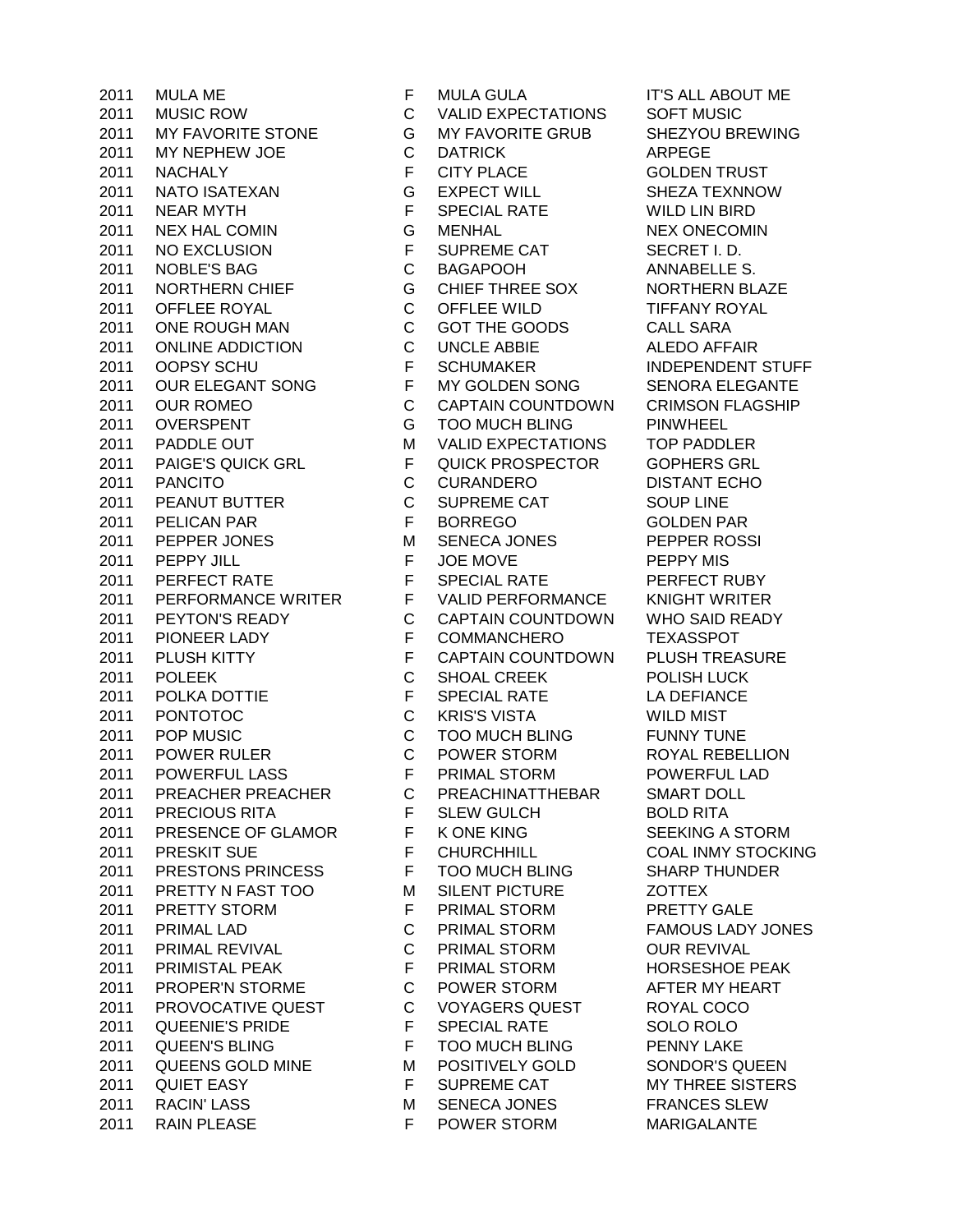2011 RARE LAD G LIL'S LAD RARE SET 2011 READY TO START C TRULUCK MARY'S PLACE 2011 REAL HUNTER F SUPREME CAT NADEZHDA 2011 RED BIRD'S JUSTICE C JUST RHEMANREDBIRD RICHS ABBIEREDBIRD 2011 REFLECTOR C READY'S IMAGE PASSIONATE DANCER 2011 RETAINED ASSET MIDYNAMEAUX SPIN JAZZ BABY 2011 RING NECKED C TOO MUCH BLING WOOD DUCK 2011 RISKY OR NOT **FUGILY OF TOUCH TONE** FOR THIS PURPOSE 2011 ROCKSTAL M PRIMAL STORM THE GIRL ROCKS 2011 RONRIDGE WILL S EXPECT WILL G. T. RIDGE 2011 ROSY ROAD F MIDWAY ROAD SUPER EXPECTATIONS 2011 ROWDY'S AVENGER C UNCLE ABBIE MISS ROWDY ROSE 2011 ROYAL TYCOON C ROYAL GOSSIP TYCHON GODDESS 2011 RUBY HEARTSTEALER F RED GIANT SMUG LADY 2011 RUBY SEVEN G TOO MUCH BLING MISS CHEROKEE SUE 2011 RUFF CAUSE **FINIAGARA CAUSEWAY CAZAL** 2011 RUN FOR HOPE F COSTA RISING CALLING SCARLETT 2011 RUNAWAY BAY C TOTAL COMMAND RUNAWAY INFLATION 2011 RUNNER LOOSE F DR. MOJO VERMONTS POPPY 2011 SALTY SONG G MY GOLDEN SONG SALTY TAM 2011 SANDY MISS F EL LEOPARDO BIONIC MISS 2011 SARAS LAD C SENECA JONES SARAS BOOTS 2011 SARDALUCKY C TRULUCK SARDIS LAKE 2011 SASBA F PREACHINATTHEBAR STARDANZA 2011 SASSY LIL F LIL'S LAD SASSY CHAMP 2011 SATIN N PEARLS F CAPTAIN COUNTDOWN G. C. ALEXANDRA 2011 SATURDAY'S LULLABY F SATURDAY EDITION STAROFROLFESTREET 2011 SAXTON'S LEGACY F SAXTON ALYWONDER 2011 SAZEROCK G ROCKY BAR TULANE 2011 SCOOTER'S CHOICE F TOO MUCH BLING FAST FIND<br>2011 SECRET FIREFLY F A.P JETTER SECRET CO 2011 SECRET FIREFLY F A.P JETTER SECRET COMPLIANCE 2011 SEEITFEELITTRUSTIT C ELDON'S EFFORT SPECIAL SENECA 2011 SEEKNSOMETHINGROYAL C WILD WEST COYOTE MISS 2011 SENECA DESTINY F SENECA JONES DIXIE'S DESTINY 2011 SENECA SPIRIT G SENECA JONES HANNAH'S ROYALROCK 2011 SHAKE IT GIRL F MY GOLDEN SONG CLEVER CREW 2011 SHANES SOCIAL CAT C SUPREME CAT SOCIAL BETTY ANN 2011 SHE BE GOLD F COMMANCHERO GOLD N CUTE 2011 SHERIDAN'S BLING F TOO MUCH BLING DEEYA MARIA 2011 SHERI'S SOUP F TOO MUCH BLING ANYMORESOUP 2011 SHESAGOODGAL F GOT THE GOODS WILD PARTY GIRL 2011 SHEZA PRIZE F PURE PRIZE MOONLIGHT MARTINI 2011 SHINE ON BRUISER C TEED OFF SHINE ON ELIZABETH 2011 SHUS LITTLEMERMAID F ALYSHU DESERT MERMAID 2011 SILKY SOX F CHIEF THREE SOX TRYING FOR MORE 2011 SILVERADO WIND C SUPREME CAT MILLENNIUM MADDIE 2011 SILVERTAILED DEVIL F CAPTAIN COUNTDOWN WISHIMAYWISHIMIGHT 2011 SIR CUMFERENCE C DIXIELAND HEAT DEE DEE'S GIRL 2011 SIR RAKOWITZ C FAMOUS FOREST MISS MINT JULEP 2011 SKI RING G SEVEN RINGS CLOSING DIABLO 2011 SKYLAR G WAR EAGLE LUKE'S BOOT 2011 SLATS CHOICE C ADVANCEEXPECTATION SLATS AND HONEY 2011 SLEWIE'S BLING C TOO MUCH BLING WITH A SPLASH 2011 SLEW'S SONG F MY GOLDEN SONG CLASSIC MIRAGE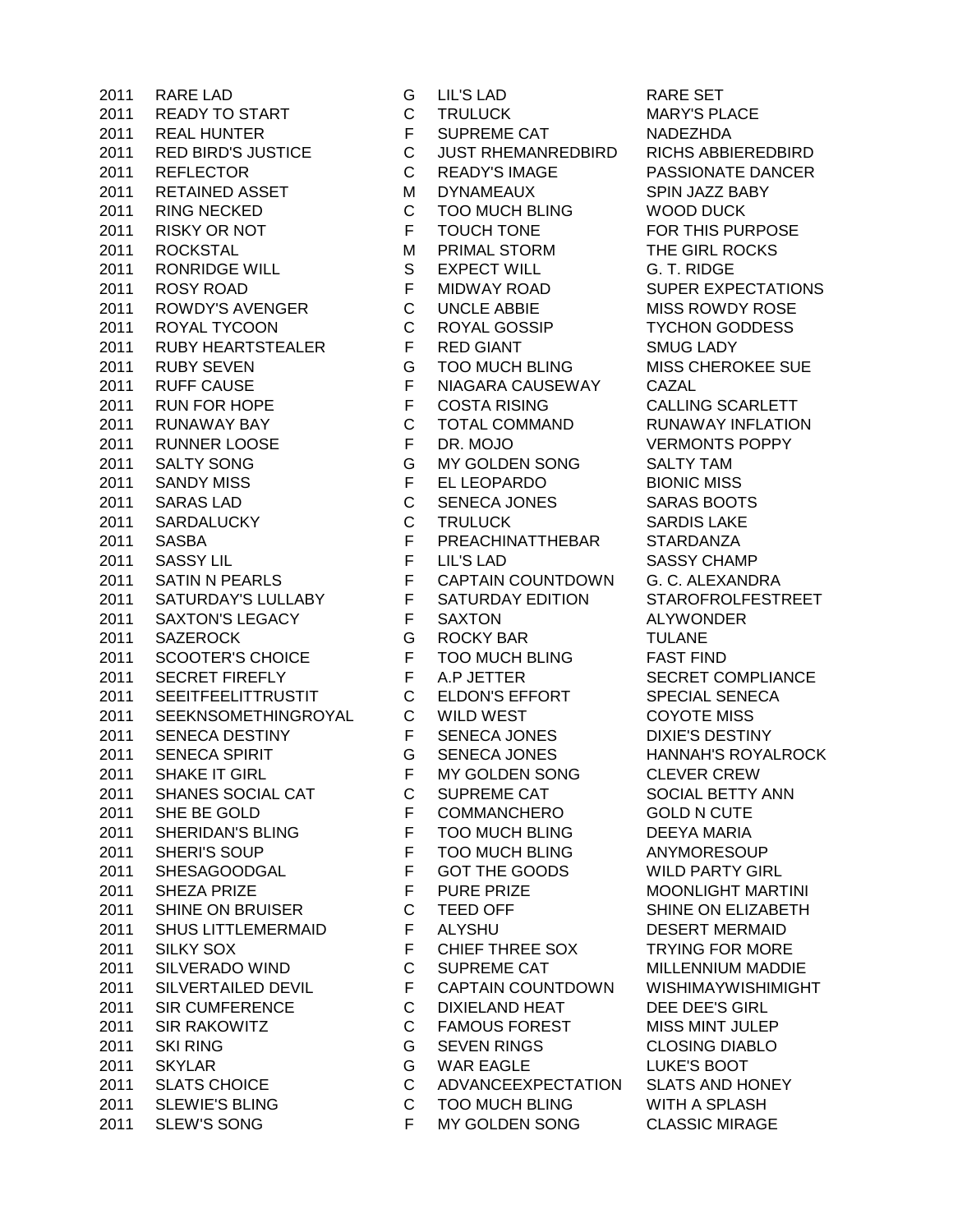2011 SLICK TALKER C MENHAL MISS HERO'S STAR 2011 SMILE WITH A KAT FCAN'T STOP SMILING DANCE WITH A KAT 2011 SMOKIN' HEAT C DIXIELAND HEAT ARGENTEEN 2011 SON OF AMOUR C EVIL MINISTER UNBRIDLED'S AMOUR 2011 SOUTH WIMBLEDON F WIMBLEDON LOOKING SOUTH 2011 SPACE HEAT **F** DIXIELAND HEAT SPACE PERFECTION 2011 SPECIAL COMMAND G SPECIAL RATE SHEZACOMMANDER 2011 SPECIAL MISFIT C SPECIAL RATE POLLY'S MISSFIT 2011 SPECIAL PRAISE G RIVER SQUALL WITH PRAISE 2011 SPECIAL RESCUE F SPECIAL RATE FIESTY SLEW 2011 STAR STUNNER FBYARS STAR EMBLEM 2011 STARGAZER B F BOBBY'S RED JET I'M OVER HER 2011 STARSPANGLEDJANGLE F COMMANCHERO JINGLEJANGLEJINGLE 2011 STEADYASA PREACHER C SPECIAL RATE BRIANS MOVE 2011 STITCHER C SUPREME CAT EXPECT FLOWERS 2011 STONE RANCH C EL LEOPARDO MAGGIE 2011 STORM EXPECTATIONS F VALID PERFORMANCE STORM N SUMMER 2011 STORM HABOOB C POWER STORM OUR LAURA BELL 2011 STRIKING MAIDEN F KATHIR LOOSEN UP LISA 2011 SU ELEGANCIA F MY SWEET WILLIAM PRISSY'S A TEN 2011 SULTAN OF SLAM G GRAND SLAM HENNESSY'S DEEDS 2011 SUNDAY DUDS C SUPREME CAT SUNDAY BRIDLE 2011 SUNDAY N MAY F ROYAL STRAND (IRE) INAMONTHOFSUNDAYS 2011 SUPER FIRECRACKER C SPECIAL RATE SUPERIOR GULCH 2011 SUPREME EXPETATION C SUPREME CAT VALID'S HONOR 2011 SWAMP MAGIC **F** SWAMP PRIDE AN JOY 2011 SWEETER THE MUSIC F SEEKING A HOME LIBRARY FLIRT 2011 SWIFTERTHANTAYLOR F MY GOLDEN SONG PETE'S FIVE 2011 TAKE THE CREDIT M WIMBLEDON TAKE THE BLAME 2011 TAP THAT WORD G TAPIT WORD O' WISDOM 2011 TECUMSEH KID C EL LEOPARDO ROANS ITEM 2011 TEMTACIOUS F MINISTER OF FIRE LITTLE TEMP 2011 TENLEY WITT'S TOY F PENITENT MAN ROCKINANROLLIN 2011 TEXAS GATOR C VALID EXPECTATIONS POLLY PEABODY 2011 TEXAS HEAT WAVE C DIXIELAND HEAT BOOGIWOOGI CHUCHU 2011 FEXAS POWER TRICKY TEXAS LADY 2011 TEXAS STAR F CHURCHHILL SLEW'S PENNANT 2011 THEGIRLINTHATSONG F MY GOLDEN SONG BELLE OF THE BAND 2011 THEY CALL ME PAT F ANGLIANA SHESALITTLEDANDY 2011 THREE LUCKY SEVENS C SEVEN RINGS MS. PIE 2011 TIGER'S SHOT G C'MON TIGER CRYPTIC SHOT 2011 TIME IZ FLYIN C EARLY FLYER FIRST FINAL 2011 TITAN JONES C SENECA JONES ANA'S LADY BIRD 2011 TOLEDO JONES F SENECA JONES TRIFOLIUM 2011 TOP GOLD F BIG TOP CAT BUTTER IS GOLD 2011 TOP OF THE WORLD G NORTHERN AFLEET WORLD OF THANKS 2011 TORI TORI **F** ANGLIANA HURRICANE HAZEL 2011 TOWNANDCOUNTRYBABY F COUNTRY SIDE LOU'S TOWN 2011 TRACED M TOO MUCH BLING AMAZING TRACE 2011 TRU SMILE C CAN'T STOP SMILING TRU HOME 2011 TU TU SMILES F CAN'T STOP SMILING TU TU KOOL 2011 TUBZ C FAMOUS FOREST TUFF LULA 2011 TURN UP THE LIGHTS C TOUCH TONE THUNDERFORAFANTASY 2011 TUSCANY GOLD F EARLY FLYER SERAPH'S SONG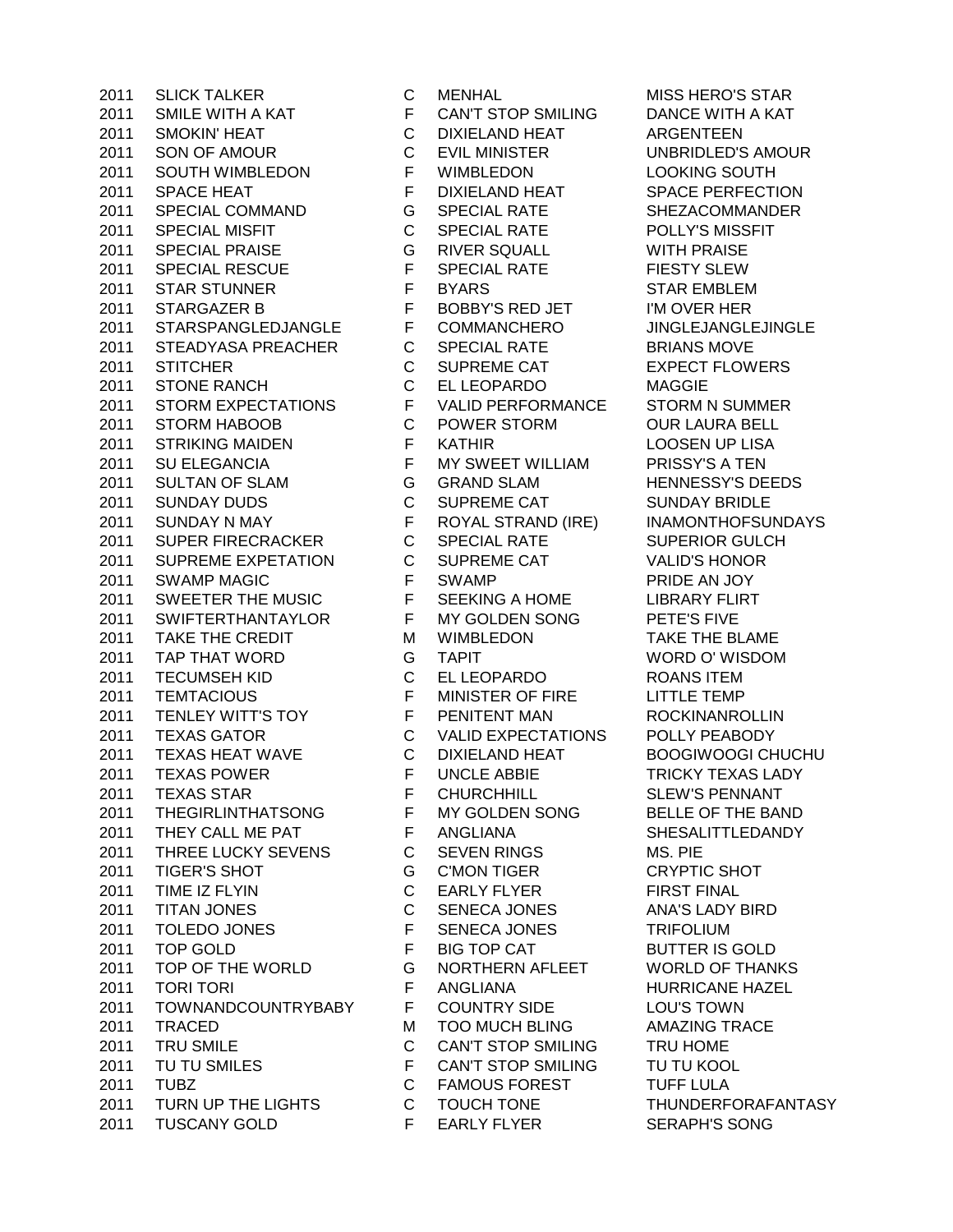| 2011 | IWISTIWIRLIWIN          |
|------|-------------------------|
| 2011 | TYLER BIGO              |
| 2011 | <b>TYPICALLY TERRIF</b> |
| 2011 | <b>U R CLUELESS</b>     |
| 2011 | <b>UNBIASED MAN</b>     |
| 2011 | <b>UNBRIDLED AVEN</b>   |
| 2011 | <b>UNCLE REGAL</b>      |
| 2011 | UNFORGETABLE G          |
| 2011 | UNNAMED                 |
| 2011 | UNNAMED                 |
| 2011 | UNNAMED                 |
| 2011 | UNNAMED                 |
| 2011 | UNNAMED                 |
| 2011 | UNNAMED                 |
| 2011 | UNNAMED                 |
| 2011 | UNNAMED                 |
| 2011 | UNNAMED                 |
| 2011 | UNNAMED                 |
| 2011 | <b>UNNAMED</b>          |
| 2011 | <b>UNNAMED</b>          |
|      |                         |
| 2011 | <b>UNNAMED</b>          |
| 2011 | UNNAMED                 |
| 2011 | UNNAMED                 |
| 2011 | UNNAMED                 |
| 2011 | UNNAMED                 |
| 2011 | UNNAMED                 |
| 2011 | UNNAMED                 |
| 2011 | UNNAMED                 |
| 2011 | UNNAMED                 |
| 2011 | UNNAMED                 |
| 2011 | UNNAMED                 |
| 2011 | <b>UNNAMED</b>          |
| 2011 | UNNAMED                 |
| 2011 | UNNAMED                 |
| 2011 | UNNAMED                 |
| 2011 | UNNAMED                 |
| 2011 | UNNAMED                 |
| 2011 | UNNAMED                 |
| 2011 | UNNAMED                 |
| 2011 | UNNAMED                 |
| 2011 | UNNAMED                 |
| 2011 | UNNAMED                 |
| 2011 | <b>UNNAMED</b>          |
| 2011 | <b>UNNAMED</b>          |
| 2011 | UNNAMED                 |
| 2011 | UNNAMED                 |
| 2011 | UNNAMED                 |
| 2011 | UNNAMED                 |
| 2011 | <b>UNNAMED</b>          |
| 2011 | UNNAMED                 |
| 2011 | UNNAMED                 |
| 2011 | UNNAMED                 |
| 2011 | UNNAMED                 |
| 2011 | <b>UNNAMED</b>          |
|      |                         |

2011 TWISTTWIRLTWINKLE C VALID EXPECTATIONS KEEPTHENAME C JOE MOVE I KNOW YOU FIC F SILENT PICTURE TERRIFIC SPEED F FAMOUS FOREST U R MY VALENTINE G UNCLE ABBIE SAN MARIA 3011 GER C MY GOLDEN SONG BONITA BELLE C UNCLE ABBIE REGAL I'M TOLD 2012 THE FAMOUS FOREST THE UNFORGETABLE SONG F ANGLIANA ATLANTIC FURY F KRIS'S VISTA BAILLIE'S BEAUTY C WIMBLEDON BAY STREET BABY F GOT THE GOODS BELLA FUMATORI F VOYAGERS QUEST BELLA'S SHINE F MY GOLDEN SONG CAFE PACIFIC C MY GOLDEN SONG CATS LEGEND G WORTHINGTONHILLS CHUCKER QUEEN F VALID EXPECTATIONS COCOA CREEK F KRIS'S VISTA DANZADAR CAT F PENITENT MAN DISCOVERY LAUNCH C VALID EXPECTATIONS DOUGHNUT F TINNERS WAY DRIVING MISS SALLY C SCRIMSHAW DRIVING WILD C LOOKOUT DRIVE EL GLITTERING C GOT THE GOODS ENCHANTED QUEST C WIMBLEDON EXPECTING SUGAR F MY GOLDEN SONG FANCY LOCKET F MAGIC CAT FORMAL LEGEND F EVERYTHING FREE FRESAS AND CERVEZA F DEVILS PULPIT HAYLEE FIRE F MENHAL HEIR TO THE DOME F TOO MUCH BLING I'M ALLTHAT F TOO MUCH BLING ISLAND GREETINGS F VALID EXPECTATIONS JULIE MON F TAYAR KEENE KAT F WIMBLEDON KISS BUDDHA BYEBYE F CURANDERO KRISTY'S STORM C ELIGIBLE CAT LADYOFQUATORZE C DANCE MASTER LENNOX C NACON LUCKY LAYNE F LEXICON LUCY'S LASS F DEVILS PULPIT MEMORIES BY NIGHT C RAHY RAHY MILE HIGH LOVER C LITTLEEXPECTATIONS MS. MALLORY F A. P. DELTA NATIVE PENNY C DESERT DARBY ORENA F GOT THE GOODS OUTRIGHT WAGER C LEXICON PARIS BY STORM C UNCLE ABBIE PICK OF THE PACK F WIMBLEDON POQUITA ASUCAR C WESTERN GAMBLER PRINTSTRESS F PARADING PUDDLEJUMP C SCRIMSHAW QUEEN MERLOT C STAR DABBLER SARAHSHAPPYTOO C MONARCHOS SEA OF FLAGS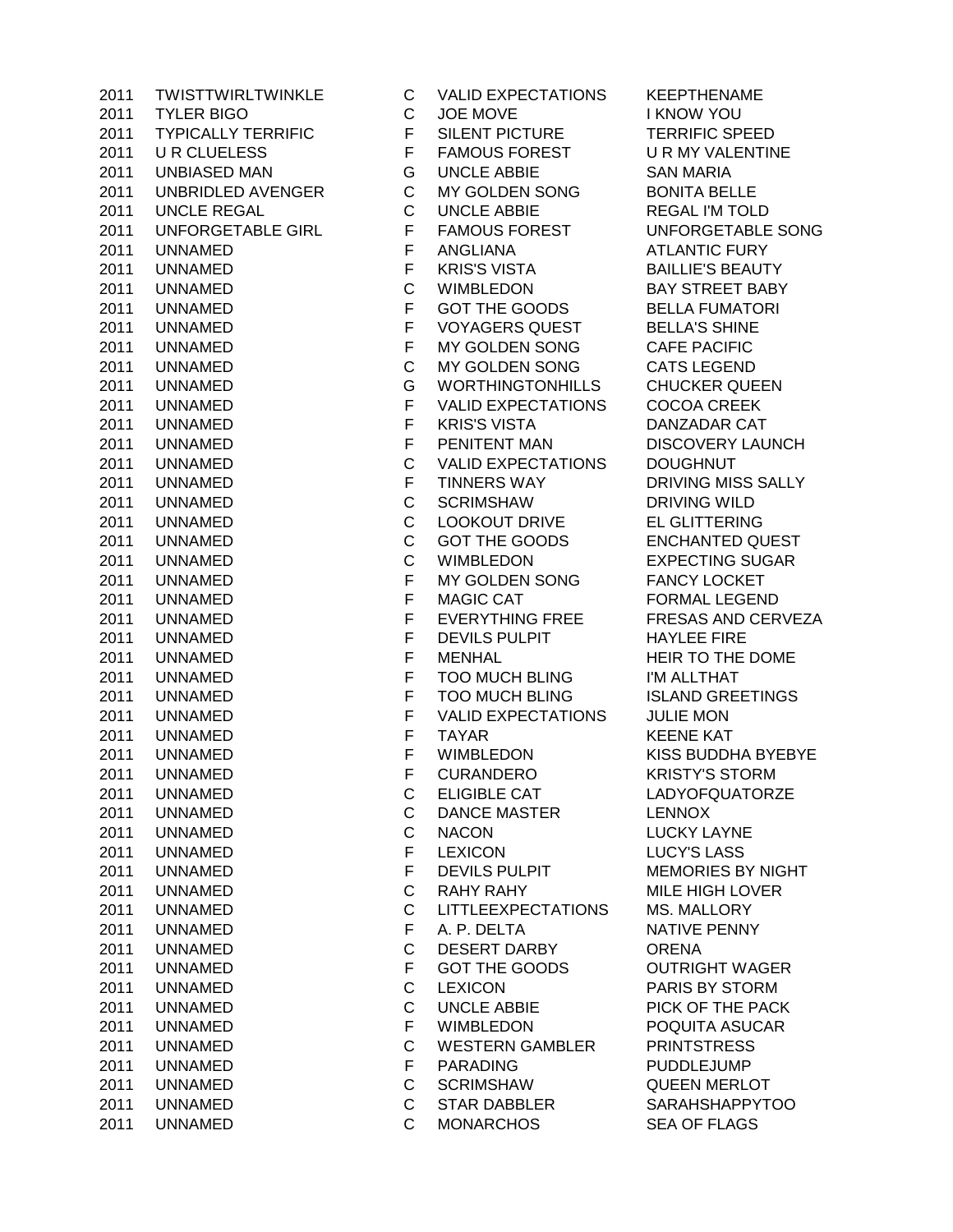UNNAMED C MICKEY'S MIRAGE SHIRLEY'SVALENTINE 2011 UNNAMED F CAPABILITY SIBLEY SAINT 2011 UNNAMED F EARLY FLYER SILKYENCE UNNAMED C LEXICON SIMPLY VALIANT UNNAMED C GOT THE GOODS SKYLINE 2011 UNNAMED F MICKEY'S MIRAGE STAR OF SAHM UNNAMED F LIL'S LAD STORMIE GRAY UNNAMED C MAGHNATIS TEAANDMUSIC 2011 UNNAMED F TEED OFF THE TICKLE ME FANCY UNNAMED C VOYAGERS QUEST WATCH ME BE ROYAL UNNAMED F VALID EXPECTATIONS WEDDING WEEKEND UNNAMED C TOO MUCH BLING WINDBLOWN (IRE) 2011 UNNAMED C SHOAL CREEK WISHING FOR WINGS UNNAMED F OLMOS X O N'STRAWBERRIES VALERIE VICTORIA F VALID EXPECTATIONS CARO CITY LIGHTS VALID AGGIE C VALID EXPECTATIONS FESTIVE RAIN VALID CIEN G VALID PERFORMANCE MISS DYNAFLO VALID MEMORY G VALID PERFORMANCE OLGA 2011 VALID ROCKETTE F VALID PERFORMANCE SHAMROCKETTE VALID SILVER CHARM C VALID PERFORMANCE SAIL ON SILVERGIRL 2011 VALIDATED THIEF F VALID EXPECTATIONS CHATTE NOIR VICIOUS CYCLE F BYARS VICIOUS CROOK 2011 VICTORIA JONES F SENECA JONES VICTORIA REGIA VINNY GETS REVENGE C STEPHEN GOT EVEN SHATTERED SPIRIT WAUCHINGA C WAUPACA KACHINGA WAVERING BLING C TOO MUCH BLING PURPLE DAISY 2011 WAY TOO NAUGHTY F MIDWAY ROAD NAUGHTY N PG WEDDED PRINCE G SCRIMSHAW TURKOLA WEST PLACE G DANCE MASTER HADIVANA WESTERN PICTURE C SILENT PICTURE MAROONWHITEANDFAST WEXIE C EN DIXIE WE'LLSEE GOLD 2011 WHISKEY EYES F SPECIAL RATE HAY COSTA 2011 WHISKEY TALKING MS F MENHAL THE DIXIE'S REVENGE WICKED BUZZ C SAFADO VICIO WILD WILD LIPS C COMMANCHERO RED LIPSTICK WINEHOUSE F WIMBLEDON ROCKET LAUNCH WINFREY C TOUCH TONE MS. WINFREY WINNING ADVANCE C ADVANCEEXPECTATION HONEYHAM WISE COUNTY C GO NOW GO FOR SALT 2011 WITT YOU EXPECT THE PENITENT MAN F PENITENT MAN EXPECT MICHELLE<br>2011 WITT'S CHARM F PENITENT MAN PALACE CHARMER 2011 WITT'S CHARM **F** PENITENT MAN PALACE CHARMER WITT'S DEMON G FIVE DEMON BAG PIT LIZARD WITT'S FIVE C FIVE DEMON BAG TAITT HILL WITT'S FIVE SHOT G FIVE DEMON BAG VALID SHOT 2011 WITT'S FLAME G FIVE DEMON BAG INVISIBLE FIRE 2011 WITT'S LIL CLAIR **FILL ASSAULTENT MAN** CLAIR BEAR WITT'S RULE F DRUMS OF THUNDER MY IRISH DOLL 2011 WITT'S TRICK F DRUMS OF THUNDER STINGER LEA WONDERGIRL DANCER F MENHAL STEVIE WONDERGIRL WORCESTERSHIRE F MY SWEET WILLIAM ESTACADA 2011 WORKMEALITTLEMAGIC F MAGIC CAT HADENOUGH WYLIE ONE C JET PHONE RAIN DANCING 2011 YA DIGGIN ME C GRAVE DIGGER ONE HOT STAR

UNNAMED C HI TECK MAN SHARONS GIRL